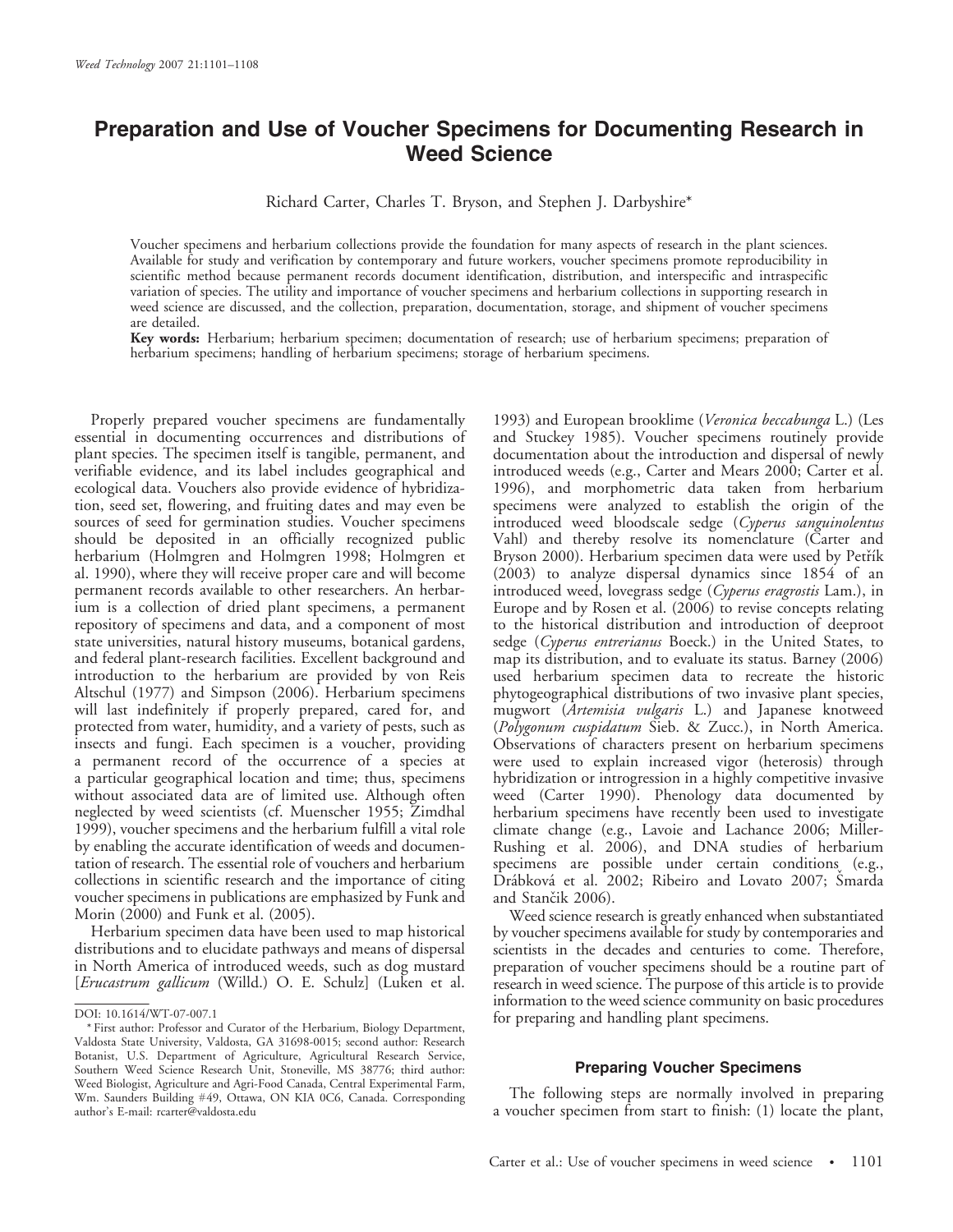

Figure 1. Data elements normally recorded in the field notebook when preparing voucher specimens; arrows indicate essential elements.

(2) prepare the plant for pressing, (3) record geographical and other data in a field notebook, (4) press the specimen, (5) dry the specimen, (6) identify the specimen, (7) prepare the label, (8) mount the specimen, (9) apply a serial accession number to the herbarium sheet, (10) sort the specimens, and (11) file the specimen systematically into the herbarium. Steps 9 through 11 are normally done by herbarium staff. Most herbarium curators will accept well-prepared, unmounted voucher specimens so long as they include adequate data, and many will accept unidentified vouchers and identify them in exchange for the specimen as a contribution to the herbarium collection. Therefore, it is generally acceptable to complete only steps 1 through 5 or 6 and still send the voucher to an herbarium where it will be further processed and properly stored. Now available online, *Index Herbariorum* (Holmgren and Holmgren 1998; Holmgren et al. 1990) is a catalog of the world's officially recognized herbarium collections and a useful source with addresses and contact information for herbaria.

Recording Specimen Data. Ideally, the following kinds of data are recorded: geographical data, including country, state, county, and specific locality with latitude and longitude coordinates; ecological data, particularly type of habitat, size, and extent of population, soil type, names of associated plant species, and the type and identity of plants on which parasites and epiphytes are growing; miscellaneous data denoting features of the plant that might not be evident in the finished specimen, such as flower color or plant height; collector's name; collection number; and date of collection. If the voucher provides documentation for a particular project, then the name of the project or a brief statement about it might be included in the specimen data. Voss (1999) provides useful guidelines for recording data and preparing specimen labels. The arrows in Figure 1 indicate essential data elements.

Although field botanists normally record collection data in a field notebook, data could be included in any research record book. The field notebook should be small enough to be conveniently slipped into a daypack and should have a permanent binding and high-quality paper. Field notebooks



Figure 2. Field notebook showing organization of the basic data elements: date, state, county, locality, ecological and miscellaneous data, collection number, number of duplicate specimens, and determination (scientific name) of voucher.

are available from most forestry, engineering, or scientific supply houses. Figure 2 shows how the basic data elements might be organized in the field notebook. Also, after the voucher specimen is identified, its determination is normally recorded in the notebook correlated with a unique collection number. Although a variety of systems are used for designating collection numbers, we recommend beginning with "0001" and increasing serially with each new voucher collection. Normally, duplicate collections made from the same population at one site on the same day are given the same serial collection number. Most field botanists use serial collection numbers because they are a convenient means of keeping track of large numbers of specimens and data, and we would hope researchers who routinely collect vouchers for preservation in the herbarium would see their value and use some system for numbering specimens sequentially. However, the absence of collection numbers should never deter a scientist from submitting voucher specimens to an herbarium. Figure 3 shows a data sheet for voucher specimens that might be adapted to accompany unlabeled specimens sent to an herbarium. Herbaria may or may not have the resources to produce labels for extrinsic specimens, but processing of specimens at any herbarium is expedited when properly prepared labels are included. Nevertheless, specific details about responsibilities and requirements with regard to contributions of voucher specimens should be arranged in advance with the individual herbarium curator.

Duplicate Specimens. In most cases it is desirable to collect more than one voucher specimen per population. Disseminated to multiple herbaria through specimen exchange programs by herbarium curators, duplicate vouchers are readily available to a wider field of researchers. Duplicates are especially important in the documentation of newly introduced weeds, as they greatly facilitate identification at new geographical stations by other scientists. Also, with problematical specimens, it is sometimes desirable to send a duplicate to a taxonomic specialist for determination or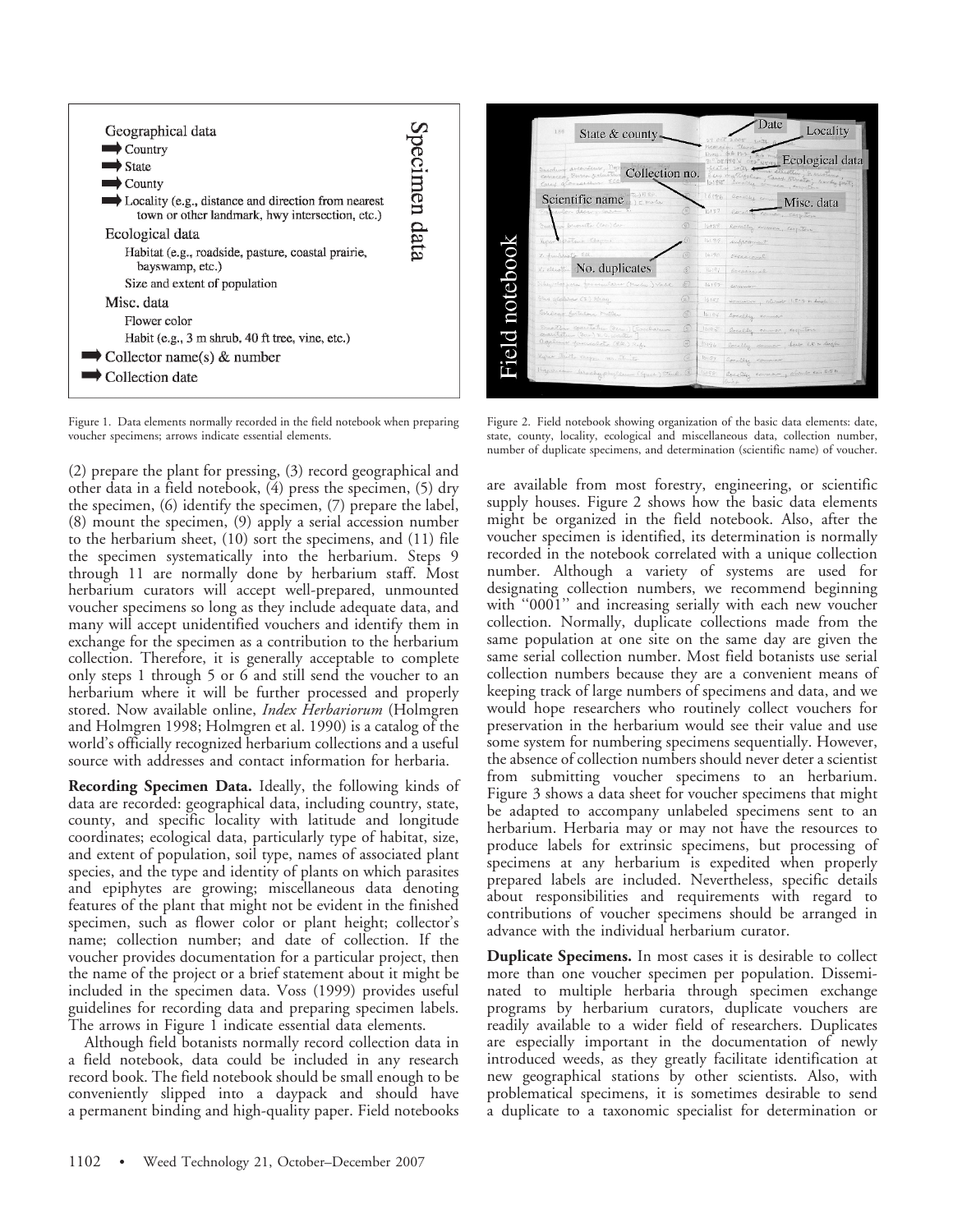

Figure 3. Sample data sheet for voucher specimens sent without labels to

confirmation. Under standard practice, the specialist would keep the duplicate for addition to his or her institutional herbarium in exchange for the identification service.

Pressing Specimens. The two main objectives in pressing plant specimens are (1) to flatten the plant in a size and conformation that display important characteristics and are convenient for storage in standard herbarium cabinets and (2) to dry the plant material as quickly as possible maximizing preservation of structures and chemical compounds as well as preventing degradation by organisms that grow or feed on organic substrates (i.e., fungi, bacteria, etc.). Certain types of plants require special treatment (e.g., aquatics and succulents), but for most plants, preparing specimens is a simple process.

Specimens are normally pressed enfolded in single newspaper pages. Whereas most any absorbent paper may be used, newspaper is inexpensive and readily available, and a folded single sheet of newspaper is slightly smaller than the standard herbarium sheet and, thus, is a practical guide for preparing properly sized voucher specimens. The entire newspaper section (e.g., the sports section) is easily reduced to individual pages by tearing lengthwise in half along the vertical center crease. The collection number is then written along the margin of the folded newspaper page, and the newspaper page with enfolded specimen is then placed between two ventilator-blotter sets in the plant press.

Plant press components may be purchased from scientific or herbarium supply companies or constructed and assembled from basic materials. The standard press consists of two straps or ropes, two plywood or lattice header boards [1.3 by 30.5 by 45.7 cm (0.5 by 12 by 18 inches)], paper blotters [30.5 by 45.7 cm (12 by 18 inches)] to absorb moisture from the specimen, and ventilators [30.5 by 45.7 cm (12 by 18 inches)] with channels oriented parallel to their 30.5-cm (12-inch) edges. The ventilators allow warm air to flow through the press as the specimens are dried. Ventilators are commonly constructed of corrugated cardboard. Although relatively inexpensive and lightweight, corrugated cardboard ventilators become crushed with repeated use and must be routinely



an herbarium ... Figure 4. Schematic showing how the press is constructed with each specimen enfolded in a newspaper page inserted between press sets.

inspected and replaced. This is especially a problem under wet, humid field conditions; therefore, more expensive corrugated aluminum sheets are sometimes employed as ventilators in the tropics. Heavy-duty press straps with parachute buckles are recommended because they tend to be more durable than rope and are not prone to slipping. Opencell foam sheets [0.5 by 30.5 by 45.7 cm (0.2 by 12 by 18 inches)] may be used in place of paper blotters for specimens with both thick, hard parts and thin, delicate structures. Figures 4–7 show how to construct the plant press and place the voucher specimen for efficient drying.

Additional Considerations in Preparing Specimens. The plant base should always be rinsed free of soil before the specimen is placed in the newspaper fold. Ideally, to the extent possible, the appearance of the finished specimen should conform to the living plant, and it is important to include parts and life stages that are useful for identification. If specimens are too large to fit the newspaper page, their stems and leaves should be carefully broken and folded or cut to fit. Cutting or breaking and folding are preferable to bending the stems, because with cutting or breaking there is usually no doubt about how the specimen was altered during preparation. In contrast, artificial bending of the stem is to be avoided because with bending one cannot so easily discern whether the condition is natural or artificial.

*Small Herbs.* With small herbs  $(< 1$  m tall), the entire plant is generally preserved. If they are small enough, several plants should be pressed within the newspaper fold, although crowding plants within the newspaper will prolong the drying period. Include as much of the plant base as practical or at least a representative portion of the root system, rhizome, or other subterranean organ. Plants should be dug from the ground because important underground structures are often broken off by pulling.

Large Herbs. With larger herbs, the stem may be broken and folded one or more times to fit the newspaper page or may be cut into two or more sections, each pressed in a separate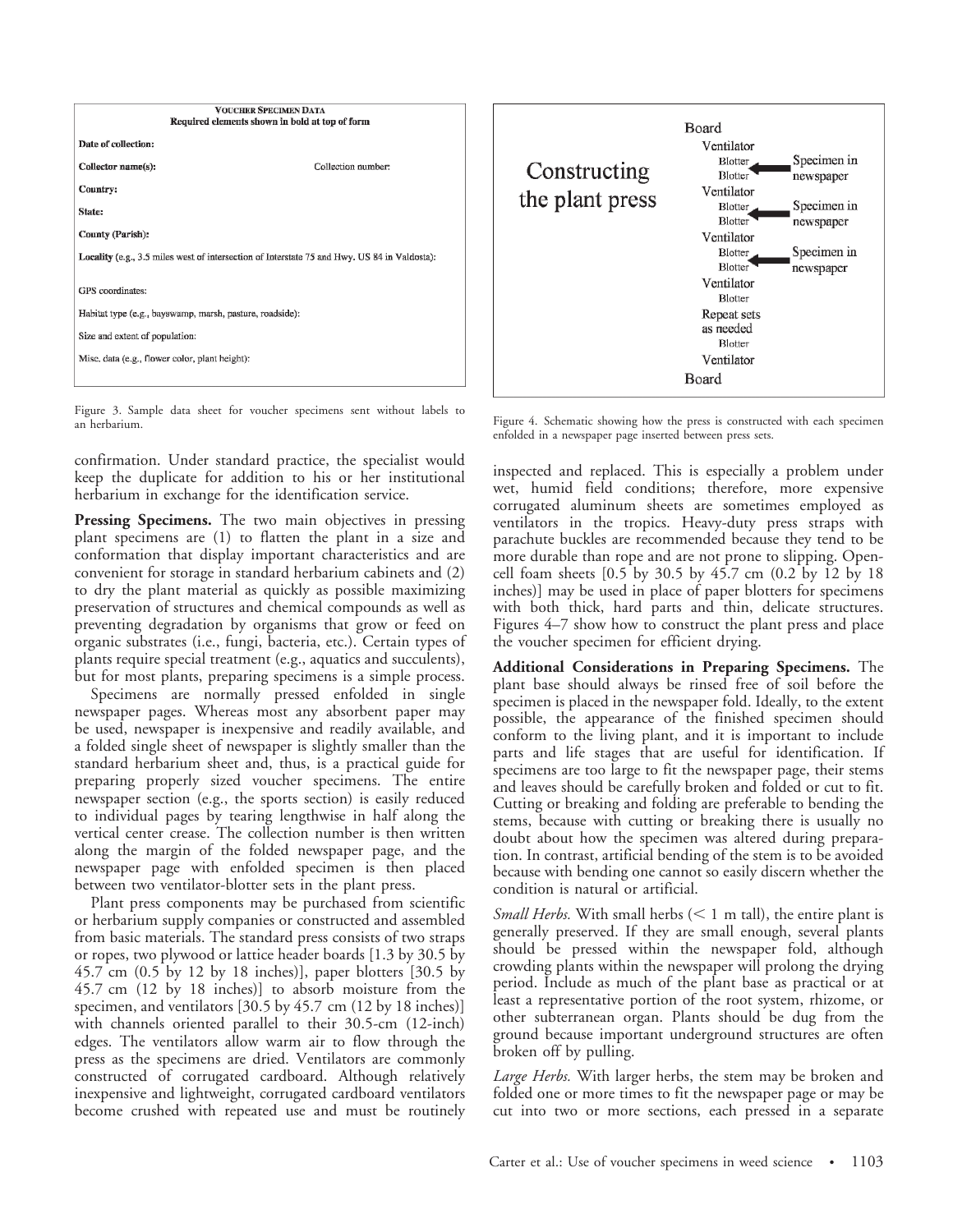

Figure 5. Each press set consists of a ventilator placed between two blotters, and each voucher specimen, enfolded in a newspaper page, is intercalated between two press sets.

newspaper fold. If it is impractical to preserve the entire plant, then cut it in pieces and include representative portions: the plant base, a portion of the midstem with attached leaves, and the upper stem with leaves and flowers or fruits. If the entire plant is not preserved, then its height should be estimated and recorded in the field notebook.

Trees, Shrubs, and Vines. Only representative portions of trees, shrubs, and vines are preserved. Be sure to include enough of the stem to show the pattern of leaf arrangement. Also, position the leaves to show both upper and lower surfaces, and include flowers or fruits. Break and fold the stems, and estimate the plant height and record it in the field notebook.

Large fleshy fruits, stems, or subterranean organs (e.g., taproots, corms, tubers, bulbs) can be especially difficult to dry, and they are normally sliced into two or more sections before placement into the newspaper fold and pressed for



Figure 6. Steps in preparing and pressing specimens.



Figure 7. Steps in closing a press for drying.

drying. Normally, large dry fruits and seed cones are not pressed. Instead, they are tagged separately with the same collection number as the pressed voucher specimen.

Well-preserved voucher specimens with intact flowers or fruits are essential for positive identification, especially of poorly known species, newly introduced nonindigenous species, or other species not represented in the herbarium. Voucher specimens should include the anatomical structures necessary to identify each particular group. Mature fruits are essential for positive identification of grasses, sedges, rushes, and similar kinds of plants, and characteristics of the plant base are also critically important in identifying such plants. Therefore, care should be taken to include representative portions of rhizomes or other subterranean structures when the specimen is removed from the ground.

Jones and Luchsinger (1986) discuss general plant collection techniques, and Hicks and Hicks (1978) provide a thorough review on practices of herbarium curation and plant collection. The wet, humid environment of lowland tropical areas presents special challenges in drying voucher specimens and preserving them against pests, especially in remote locations. Under such conditions, numbered specimens enfolded in newspaper are doused with alcohol, bundled together, and placed in large, heavy-duty plastic bags to prevent decomposition before access can be found to a dryer. Blotters are changed daily to remove moisture from specimens during drying. Additionally, specialized collection methods are employed for certain kinds of plants, e.g., aquatics (Haynes 1984), succulents (Baker et al. 1985), aroids (Croat 1985), and palms (Dransfield 1986).

Special Considerations for Invasive Weeds. During and after collection, every precaution should be taken to prevent dispersal of seeds or other reproductive parts of plants, especially of noxious weeds. This would normally include cleaning of footwear, trowels, mattocks, buckets, or other collecting gear in the field; proper disposal of plastic bags used to hold specimens; and proper housekeeping indoors in areas where specimens are dried and handled. A stiff brush is useful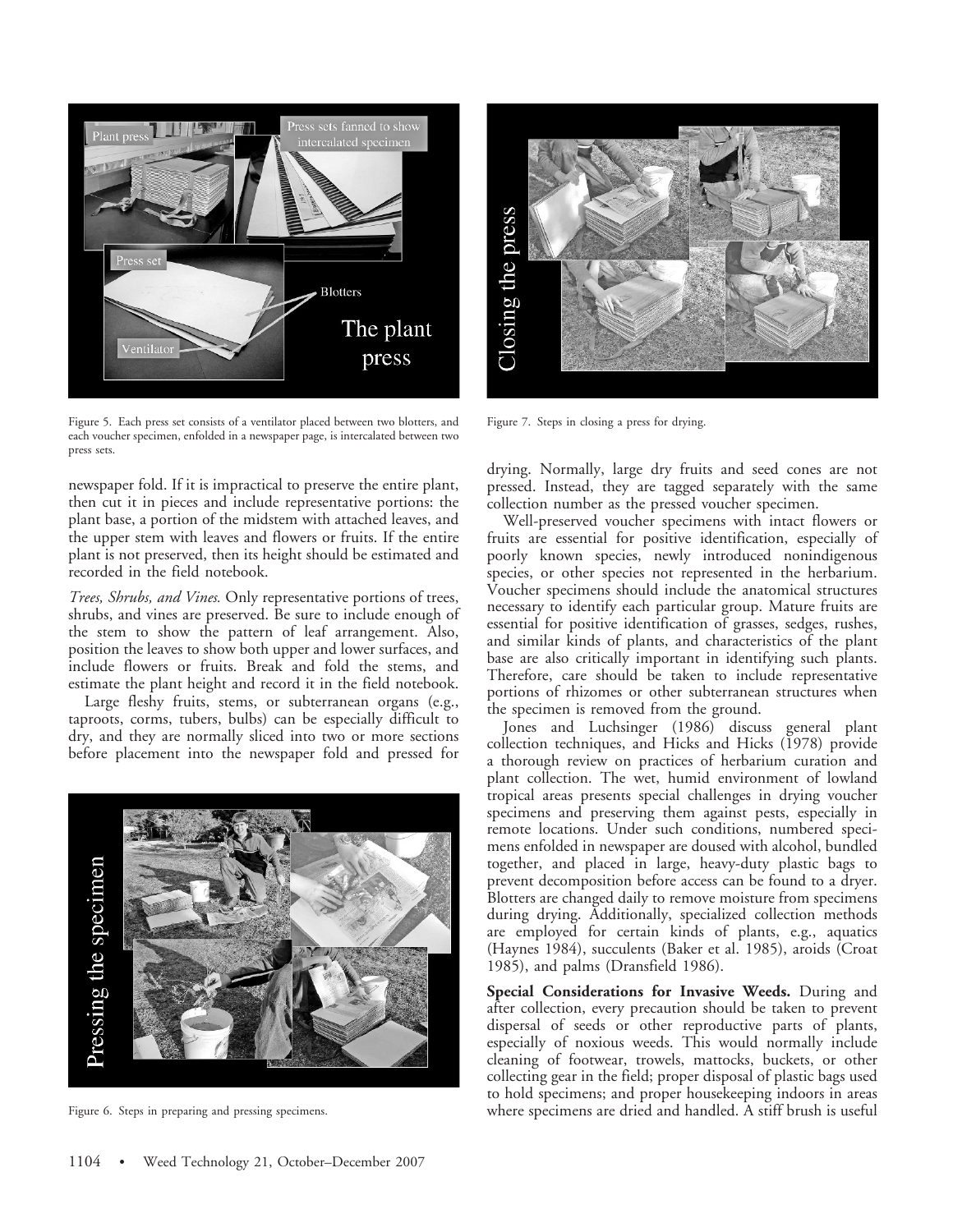

in cleaning footwear, clothing, and collecting equipment in the field, and equipment can be heat treated with an autoclave to prevent dispersal of seeds or other propagules. Plastic sleeves are useful to prevent dispersal of seeds and to protect the collector from stinging hairs or toxic compounds.

In the United States, federal laws provide for control and management of importation, transportation, and commerce of noxious weeds (Tasker 2007). Additionally, individual states have laws preventing transportation, possession, or sale of harmful weeds. All federal, state, and local regulations should be followed in preparing, handling, transporting, and shipping of jurisdictional weeds and their propagules.

Refrigerating Specimens. Refrigeration (4 C) is a convenient means of keeping fresh specimens for short periods (i.e., several days) when immediate processing is not possible. The fresh specimen should be kept in a closed plastic bag during refrigeration, and precautions should be taken to prevent freezing. Also, it may be beneficial to place a dry paper towel in the bag during refrigeration to absorb excess moisture.

Drying Specimens. Once the press is assembled with a header board and ventilator on each end (Figure 4), the straps are positioned and tightened. The plant press is then placed on a dryer so that warm air rises up through the ventilators taking moisture away from the specimens as it passes between them. The simple dryer shown in Figure 8 is essentially a plywood box open at the top and bottom. Heat, generated by 150-watt incandescent bulbs or some other source, rises by convection and passes through the presses above. For increased efficiency and safety, the dryer should be used in a well-ventilated room and precautions should be taken (e.g., installation of a hardware-cloth or screen barrier beneath the press) to prevent paper components of the press or parts of the specimen from coming into contact with heating elements. Frequently, at colleges and universities, arrangements can be made to use drying facilities at the local institutional herbarium. When a dryer is unavailable, a fan may be positioned to circulate air through the press and speed



Figure 8. Drying voucher specimens with a simple plant dryer. Figure 9. A sample label showing organization of the various data fields.

moisture removal. This can be an effective alternative under conditions of low relative humidity, but is largely ineffective in humid environments.

Identifying Specimens. A stereo-dissecting microscope is useful when identifying plant specimens, and regional floristic manuals are usually employed for routine determinations. However, newly introduced, nonindigenous plants present much greater difficulty, and their reliable identification usually requires access to a wide variety of primary literature (e.g., scientific journals and monographs), exotic floras, or the assistance of a taxonomic specialist. Because most taxonomic identification keys are based largely upon characteristics of flowers and mature fruits, it is essential that specimens of poorly known or newly introduced species possess these structures. Reference specimens already deposited in the herbarium are indispensable and greatly facilitate the determination of problematic specimens.

Preparing Labels. Data taken from the field notebook are used to prepare labels for the voucher specimens, as shown in Figure 9. Labels are permanently printed on archival-quality paper. Word processors and databases are widely available, easy to use, and can greatly expedite label preparation. With laser printing the ink is bonded to the paper and is less susceptible to fading; therefore, laser printers should be used in label production instead of inkjet printers. As indicated previously, many herbarium curators accept well-prepared specimens without labels, so long as they are accompanied by adequate data. A form for recording collection data to submit with a voucher specimen in the absence of a finished label is shown in Figure 3.

Mounting Specimens. This discussion is not intended to provide complete instructions on mounting herbarium specimens. Instead, its aim is only to provide some general background about how the dried voucher specimen is processed into a finished herbarium specimen. Mounting of the plant on a sheet of stiff herbarium paper (Figure 10) enables convenient storage while providing a certain degree of protection to the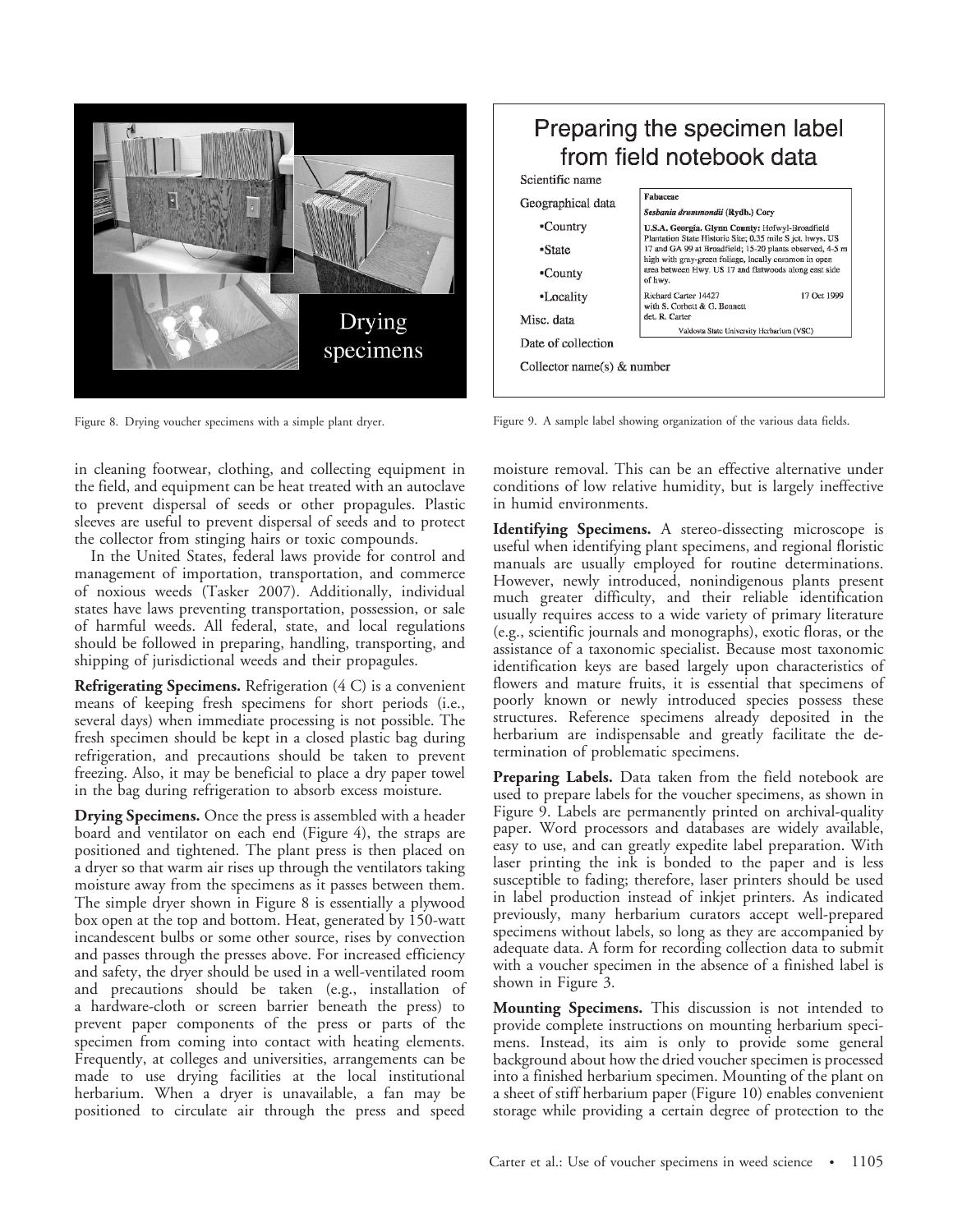

Figure 10. A finished herbarium specimen showing (A) label, (B) fragment packet, and (C) herbarium stamp with accession number.

specimen during handling. To ensure longevity, only archivalquality materials (i.e., buffered, neutral pH) are used in preparing herbarium specimens. The dried voucher specimen is mounted on a sheet [29.2 by 41.9 cm (11.5 by 16.5 inches)] of archival-quality herbarium paper with a specimen label printed on archival-quality paper. Specimen fragments and loose seeds are normally preserved in archival-quality paper packets, and glue or linen tape is used to affix the specimen, label, and fragment packet to the herbarium sheet. Archival-quality herbarium materials are available from most herbarium, museum, and library supply companies.

A variety of mounting methods are used to affix the dried plant specimen to the herbarium sheet. In the ''spot welding'' technique, the specimen is inverted and drops of glue are placed on its lower side, then it is carefully turned back over and placed onto the herbarium sheet and weighted down with metal weights (e.g., large washers, rebar segments) until dry. In the glass-plate method, a sheet of glass or a plastic tray is coated with a thin layer of glue using a paintbrush; the specimen is placed on the layer of glue and carefully lifted out with forceps and placed on the herbarium sheet. To prevent unwanted sticking after application of the glue, a sheet of wax paper is temporarily placed on top of the specimen between it and a piece of cardboard, then pressure is applied through the cardboard until the glue dries. Specimens may also be strapped to the herbarium sheet using strips of archival-quality adhesive-linen tape or strands of glue extruded from a plastic applicator bottle. Archer's adhesive, and modifications (Croat 1978), dry to form clear plastic straps. These polystyrene polymers have been used extensively in herbaria in the past, but because their use requires exposure to volatile organic solvents, they have fallen into disfavor. Water-soluble glues are best because they are usually nontoxic and can be loosened or removed if needed. Whatever the mounting technique, care must be taken to avoid obscuring plant structures, encasing small fruits or flowers in the adhesive, or rehydrating tissues thorough excessive application of water-based adhesives.

Plastic tape and staples should never be used to attach specimens to the paper.

Sorting and Filing Specimens. Once mounted, the finished voucher specimens are given serial accession numbers, sorted by taxonomic group, and filed sequentially in herbarium cases using archival-quality genus folders.

## Storing, Handling, and Shipping Voucher Specimens

Storing and Handling Specimens. Dried voucher specimens, both before and after mounting, are properly stored in a dry, pest-free environment. Generally, they should be kept in tight herbarium cases at a temperature below 21 C with relative humidity below 50% (Lull and Moore 1999). Unprocessed or partially processed specimens should be isolated from the herbarium collection, and all incoming specimens should be frozen to eliminate pests before transfer into the herbarium collection. As an additional precaution, repellents or insecticides, such as naphthalene or dichlorvos (DDVP), are kept in the herbarium cases (Hall 1988), although health concerns about exposure to any such compound should always be taken into consideration. If facilities are not available for proper storage, voucher specimens should be sent to an herbarium as soon as possible. Metsger and Byers (1999) provide additional recommendations for proper storage of herbarium specimens.

Freezing Specimens to Control Pests. Freezing is a safe and effective means of controlling insect pests in herbarium specimens. Rapid freezing is essential to prevent acclimation of pests (Hall 1988). To ensure rapid freezing, specimens are frozen in packets no more than 15 cm (about 6 inches) thick, and to reduce condensation problems, the specimen packet is placed in a plastic bag before freezing. In a conventional domestic freezer, the specimens should be held at a temperature of  $-18$  C or lower for at least 48 h. For control of resistant dermestids, refreezing is recommended after rapidly bringing the packet to 15–20 C. If available, an ultracold  $(-40 \text{ to } -80)$ C) freezer is most effective. Herbarium pest-control methods are reviewed by Hall (1988) and Strang (1999).

Shipping Voucher Specimens. Unmounted, dried voucher specimens are easily mailed. Even international shipment generally does not require a permit, although some types of plants may be restricted under certain conditions. The dried specimens in newspaper folds are sandwiched between reinforcing pasteboards and secured with tape before posting. Additional pasteboards should be used as necessary for reinforcement. Depending on the number of specimens being sent, suitably sized cardboard cartons are useful for shipping.

If drying facilities are not available, it is possible to ship a ''fresh'' specimen. The specimen is first placed within a folded newspaper section (e.g., section A, sports section, arts section) and then flattened by placing books or other heavy objects on the newspaper section for several days. The specimen still in the newspaper section is then sandwiched between reinforcing pasteboards, secured with tape, and mailed. This method should be used only as a last resort, when a plant dryer is not available, and the recipient should always be given prior notice before shipment. Following are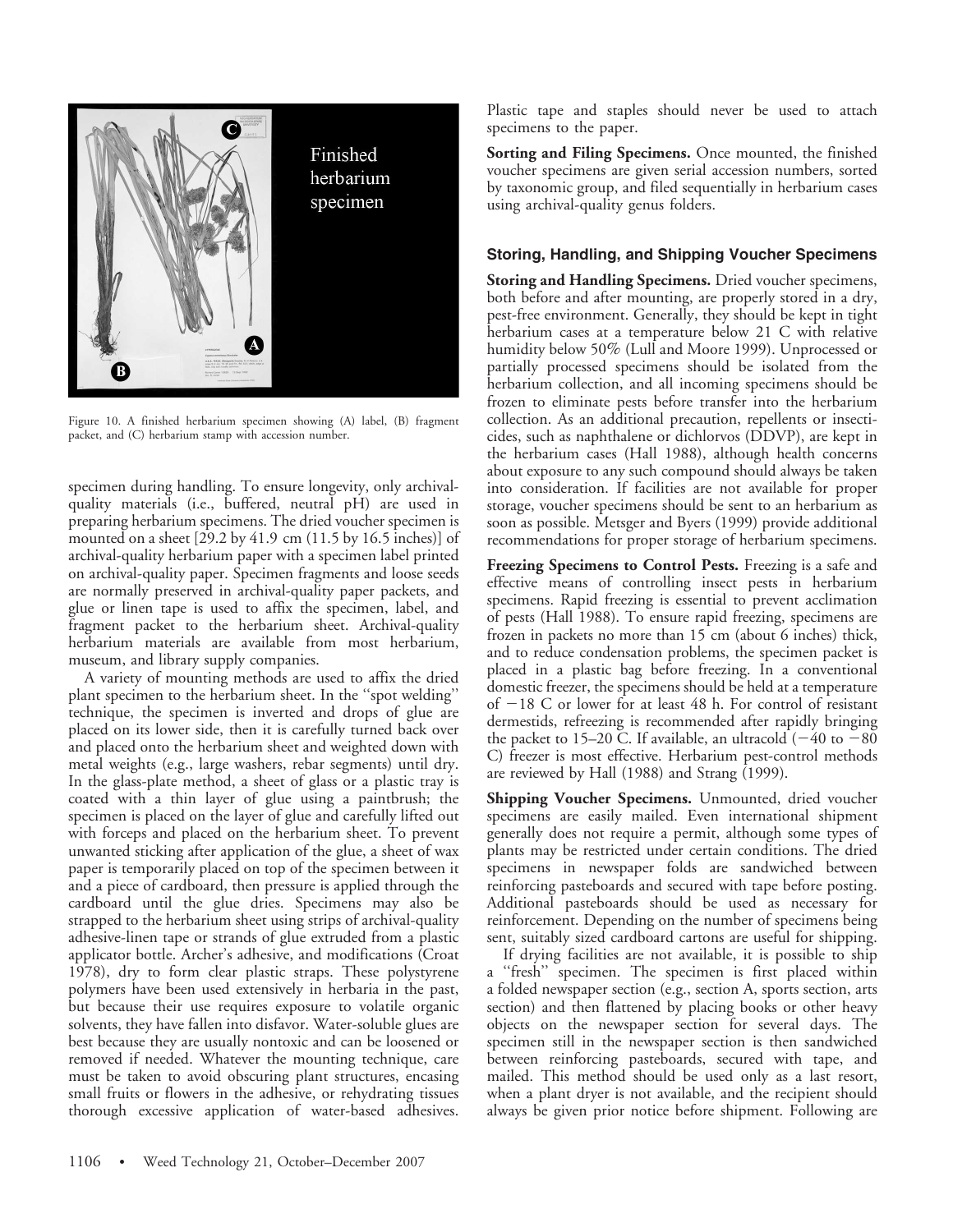some additional precautions that should be observed in preparing voucher specimens.

- Do not tape or staple specimens to paper.
- Do not mail fresh specimens in zip-lock or other plastic bags.
- Do not leave specimens in zip-lock or other plastic bags at room temperature for prolonged periods.

Long-Term Storage of Specimens. Properly prepared voucher specimens can be kept indefinitely in the herbarium if stored under ideal conditions. The oldest European herbaria date to the 16th and 17th centuries (von Reis Altshul 1977, Holmgren et al. 1990). Although valid use of herbarium specimens by researchers is certainly encouraged, special care must be taken in the handling of historically significant and unique specimens. Type specimens, which are especially valuable in taxonomic research (McNeill et al. 2006), or very old or rare specimens are often photographed to minimize unnecessary handling, thereby reducing the risk of damage.

#### **Conclusions**

One of the most basic attributes of science is that it be repeatable. The absence of a voucher specimen indicating exactly which species is the subject of a research project presents a dilemma of the most fundamental sort should the research ever be questioned or new information suggest the need for reappraisal. The voucher specimen, permanently preserved in an herbarium, can be critically examined and reexamined, and its identity can be verified, refuted, or disputed by other researchers. Even if shown to be misidentified, the voucher provides tangible supporting evidence for the research and allows for correction by future workers. Thus, voucher specimens and herbarium collections are essential components of any well-designed research project. Additionally, such specimens provide a broader sampling of biological data that may be important in completely unrelated studies.

Much of what we know about the distributions of plant species is based upon label data on voucher specimens in herbarium collections, and there is enormous potential for using herbarium specimens and associated data to elucidate much about distributions, patterns of dispersal, and origins and relationships of weeds. We encourage weed scientists to work more closely with herbarium botanists, to support herbarium collections, and to document their research by depositing properly prepared voucher specimens in publicly accessible herbaria.

#### Acknowledgments

An abbreviated version of this article was presented with an unpublished handout by the first author January 2003 at the Invasive Species Symposium and Workshop cosponsored by the Southern Weed Science Society (SWSS) and the U.S. Fish and Wildlife Service (USFWS) at the Annual Meeting of the SWSS, in Houston, TX. We thank April Fletcher, Invasive Species Coordinator, Division of Resource Management, USFWS, Region 2, Albuquerque, NM, for organizing the Invasive Species Workshop and for providing travel support enabling the first author to attend.

#### Literature Cited

- Baker, M. A., M. W. Mohlenbrock, and D. J. Pinkava. 1985. A comparison of two new methods of preparing cacti and other stem succulents for standard herbarium mounting. Taxon 34:118–120.
- Barney, J. N. 2006. North American history of two invasive plant species: phytogeographic distribution, dispersal vectors, and multiple introductions. Biol. Invasions 8:703–717.
- Carter, R. 1990. Cyperus entrerianus (Cyperaceae), an overlooked species in temperate North America. Sida Contrib. Bot. 14:69–77.
- Carter, R. and C. T. Bryson. 2000. Cyperus sanguinolentus (Cyperaceae) new to the southeastern United States, and its relationship to the supposed endemic Cyperus louisianensis. Sida Contrib. Bot. 19:325–343.
- Carter, R. and R. L. Mears. 2000. *Cyperus* (subg. *Queenslandiella*) *hyalinus* (Cyperaceae) new to the United States and the Western Hemisphere. Sida Contrib. Bot. 19:345–350.
- Carter, R., R. L. Mears, K. C. Burks, and C. T. Bryson. 1996. A report of four exotic Cyperus (Cyperaceae) species new to Florida, U.S.A. Sida Contrib. Bot. 17:275–281.
- Croat, T. 1978. Survey of herbarium problems. Taxon 27:203–218.
- Croat, T. 1985. Collecting and preparing specimens of Araceae. Ann. Mo. Bot. Gard. 72:252–258.
- Drábková, L., J. Kirschner, and C. Vlcek. 2002. Comparison of seven DNA extraction and amplification protocols in historical herbarium specimens of Juncaceae. Plant Mol. Biol. Rep. 20:161–175.
- Dransfield, J. 1986. A guide to collecting palms. Ann. Mo. Bot. Gard. 73:166–176.
- Funk, V. A. and N. Morin. 2000. A survey of the herbaria of the southeast United States. Sida Bot. Misc. 18:35–52.
- Funk, V. A., P. C. Hoch, L. A. Prather, and W. L. Wagner. 2005. The importance of vouchers. Taxon 54:127–129.
- Hall, A. V. 1988. Pest control in herbaria. Taxon 37:885–907.
- Haynes, R. R. 1984. Techniques for collecting aquatic and marsh plants. Ann. Mo. Bot. Gard. 71:229–231.
- Hicks, A. J. and P. M. Hicks. 1978. A selected bibliography of plant collection and herbarium curation. Taxon 27:63–99.
- Holmgren, P. K. and N. H. Holmgren. 1998. Index Herbarium: A global directory of public herbaria and associated staff. New York Botanical Garden's Virtual Herbarium. http://sweetgum.nybg.org/ih.
- Holmgren, P. K., N. H. Holmgren, and L. C. Barnett. 1990. Index Herbariorum, Part I: The Herbaria of the World. 8th ed. Regnum Veg. 120. Bronx, NY: The New York Botanical Garden, 693 p.
- Jones, S. B. and A. E. Luchsinger. 1986. Plant Systematics. New York: McGraw-Hill, 512 p.
- Lavoie, C. and D. Lachance. 2006. A new herbarium-based method for reconstructing the phenology of plant species across large areas. Am. J. Bot. 93:512–516.
- Les, D. H. and R. L. Stuckey. 1985. The introduction and spread of Veronica beccabunga (Scrophulariaceae) in eastern North America. Rhodora 87:503–515.
- Luken, J. O., J. W. Thieret, and J. R. Kartesz. 1993. Erucastrum gallicum (Brassicaceae): invasion and spread in North America. Sida Contrib. Bot. 15:569–582.
- Lull, W. P. and B. P. Moore. 1999. Herbarium building design and environmental systems. Chapter 5, Pages 105–118 in D. A. Metsger and S. C. Byers, eds. Managing the Modern Herbarium, An Interdisciplinary Approach. Washington, DC: Society for the Preservation of Natural History Collections (SPNHC).
- McNeill, J., F. R. Barrie, H. M. Burdet, V. Demoulin, D. L. Hawksworth, K. Marhold, D. H. Nicolson, J. Prado, P. C. Silva, J. E. Skog, J. H. Wiersema, and N. J. Turland, eds. 2006. International Code of Botanical Nomenclature (Vienna Code) adopted by the Seventeenth International Botanical Congress Vienna, Austria, July 2005. Regnum Veg. 146. Ruggell, Liechtenstein: A.R.G. Gantner, xviii + 568 p.
- Metsger, D. A. and S. C. Byers, eds. 1999. Managing the Modern Herbarium, An Interdisciplinary Approach. Washington, D.C.: Society for the Preservation of Natural History Collections (SPNHC). 384 p.